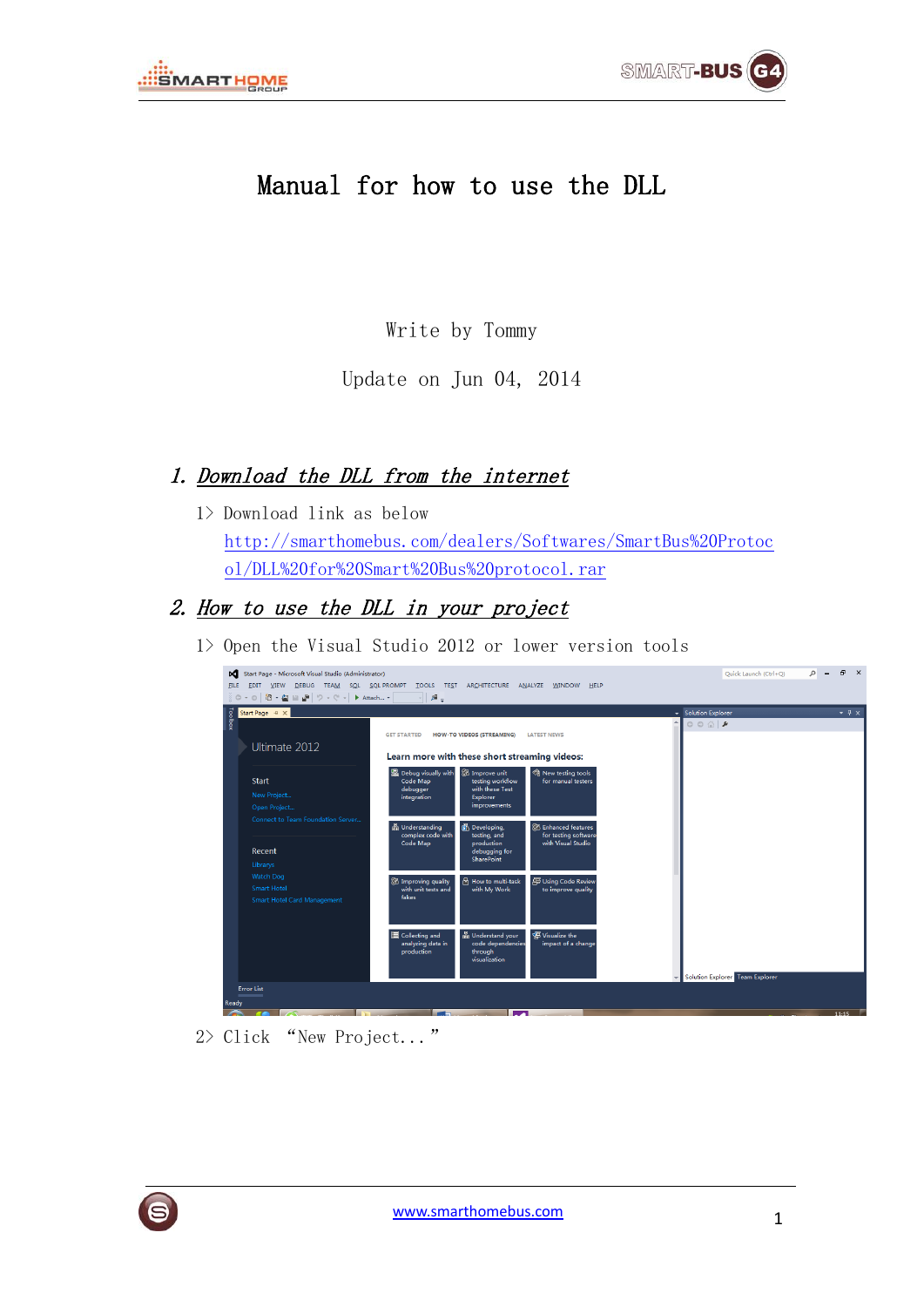



| $-2$<br>$\mathbf{x}$<br>New Project  |                         |                |                                          |                                         |                                                                              |
|--------------------------------------|-------------------------|----------------|------------------------------------------|-----------------------------------------|------------------------------------------------------------------------------|
| <b>D</b> Recent                      |                         |                | - Sort by: Default<br>.NET Framework 4.5 | 開日<br>$\cdot$                           | Search Installed Templates (Ctrl+E) P +                                      |
| ▲ Installed                          |                         |                | <b>Windows Forms Application</b>         | Visual C#                               | Type: Visual C#                                                              |
| ▲ Templates<br>$\triangle$ Visual C# |                         |                | <b>WPF Application</b>                   | Visual C#                               | A project for creating an application<br>with a Windows Forms user interface |
| Windows<br>Web                       |                         | $\frac{1}{2}$  | Console Application                      | Visual C#                               |                                                                              |
| $D$ Office<br>Cloud                  |                         | 婚              | Class Library                            | Visual C#                               |                                                                              |
| Reporting<br>▷ SharePoint            |                         | 婚              | Portable Class Library                   | Visual C#                               |                                                                              |
| Silverlight<br>Test                  |                         | ⊕              | <b>WPF Browser Application</b>           | Visual C#                               |                                                                              |
| <b>WCF</b><br>Workflow               |                         | ۲i             | <b>Empty Project</b>                     | Visual C#                               |                                                                              |
| LightSwitch                          |                         | эĒ             | <b>Windows Service</b>                   | Visual C#                               |                                                                              |
| D Other Languages                    |                         | ЦÏ             | <b>WPF Custom Control Library</b>        | Visual C#                               |                                                                              |
| D Online                             |                         | $\mathbb{C}^*$ | 1.14                                     | $\mathbf{r}$ and $\mathbf{r}$<br>$\sim$ |                                                                              |
| Name:                                | Demo For DLL            |                |                                          |                                         |                                                                              |
| Location:                            | C:\Users\Tommy\Desktop\ |                |                                          |                                         | Browse                                                                       |
| Demo For DLL<br>Solution name:       |                         |                |                                          |                                         | $\triangledown$ Create directory for solution                                |
|                                      |                         |                |                                          |                                         | Add to source control                                                        |
|                                      |                         |                |                                          |                                         | OK<br>Cancel                                                                 |

o> In order to choose "Installed"  $\rightarrow$  "Templates"  $\rightarrow$  "Visual  $C#'' \rightarrow$  "Windows" in the left panel

o> Choose "Windows Forms Application" in the middle part  $\infty$  Click the "OK" button after finish input the project name, location, solution name

3> Copy the "Communication.dll" into your project

| Demo For DLL Demo For DLL Din Debug      |                                 |                 |                 |                 |  |
|------------------------------------------|---------------------------------|-----------------|-----------------|-----------------|--|
| <b>扁辑(E)</b><br>  查看(V) <br>帮助(H)<br>工具① |                                 |                 |                 |                 |  |
| ■ 打开方式…                                  | 共享▼<br>新建文件夹<br>刻录              |                 |                 |                 |  |
| 奜                                        | ┻<br>名称                         | 修改日期            | 类型              | 大小              |  |
| 眬                                        | Communication.dll               | 2014/5/30 19:05 | 应用程序扩展          | 14 KB           |  |
| 面                                        | Demo For DLL.exe.config         | 2014/6/4 11:26  | XML Configurati | 1 <sub>KB</sub> |  |
| 斤访问的位置                                   | Demo For DLL.vshost.exe         | 2014/6/4 11:26  | 应用程序            | 23 KB           |  |
|                                          | Demo For DLL, vshost.exe.config | 2014/6/4 11:26  | XML Configurati | $1$ KB          |  |

4> Open your project, right-click on the "References" and click "Add Reference..." menu

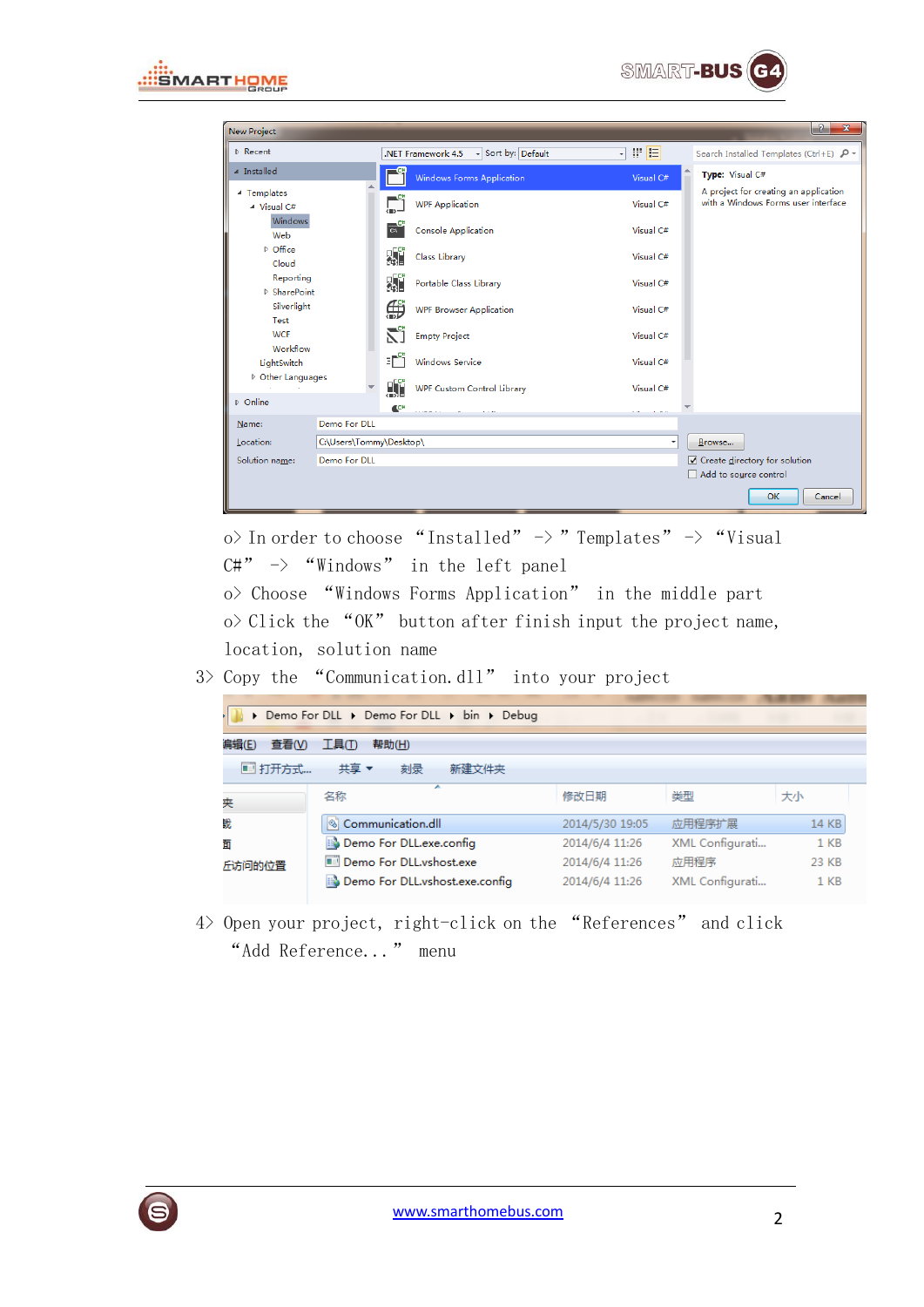



| Solution Explorer                      |                            |                                   |                        |
|----------------------------------------|----------------------------|-----------------------------------|------------------------|
|                                        |                            |                                   |                        |
|                                        |                            | Search Solution Explorer (Ctrl+;) |                        |
| GJ Solution 'Demo For DLL' (1 project) |                            |                                   |                        |
| C <sup>#</sup> Demo For DLL            |                            |                                   |                        |
| D Properties                           |                            |                                   |                        |
| <b>References</b>                      |                            |                                   |                        |
|                                        | Add Reference              | ft.CSharp                         |                        |
|                                        | Add Service Reference      |                                   |                        |
| 畄                                      | Manage NuGet Packages      | Eore                              |                        |
|                                        |                            | Data                              |                        |
|                                        | Scope to This              |                                   | Data.DataSetExtensions |
| 圃                                      | New Solution Explorer View |                                   | <u>Deployment</u>      |

5> Click "Browse..." button, and find the location of the "Communication.dll", then click "Add" button

| <b>DUILD</b><br>DEDOU<br>NUJEUT<br>rige i<br>$\mathbf{v} \in \mathbb{C}^n$<br>$\triangleright$ Start $\triangleright$ De<br>5 | Select the files to reference                             | $\mathbf{x}$                                                     |
|-------------------------------------------------------------------------------------------------------------------------------|-----------------------------------------------------------|------------------------------------------------------------------|
| Reference Manager - Demo For                                                                                                  | « Demo For DLL > bin > Debug<br>$\leftarrow$              | $\mathbf{v}$ $\mathbf{t}$<br>搜索 Debug<br>٩<br>$8$ $\overline{8}$ |
| Assemblies                                                                                                                    | 新建文件夹<br>细织▼                                              | $\circledR$<br>988 ▼<br>$\Box$<br>- م<br>$COM (Ctrl + E)$        |
| <b>D</b> Solution                                                                                                             | 名称<br>M Microsoft Visual                                  | 类型<br>修改日期                                                       |
| $\triangle$ COM                                                                                                               | Projects<br>© Communication.dll<br>n.                     | bility<br>应用程序扩展<br>2014/5/30 19:05                              |
| <b>Type Libraries</b><br>Recent                                                                                               | Demo For DLL, vshost.exe<br>☆ 收藏夹<br><b>A</b> 下载          | by:<br>应用程序<br>2014/6/4 11:26<br>oft Corporation                 |
| <b>D</b> Browse                                                                                                               | ■ 卓面                                                      | rsion:                                                           |
|                                                                                                                               | 图 最近访问的位置                                                 | 1 gdr.110826-1504)                                               |
|                                                                                                                               | 高库                                                        |                                                                  |
|                                                                                                                               | Subversion                                                |                                                                  |
|                                                                                                                               | ■ 视频                                                      |                                                                  |
|                                                                                                                               | 三 图片<br>$\mathbf{m}_1$<br>$-4$<br>$\equiv$                |                                                                  |
|                                                                                                                               | 文件名(N): Communication.dll                                 | Component Files (*.dll;*.tlb;*. *<br>$\blacktriangledown$        |
|                                                                                                                               |                                                           | Add<br>取消                                                        |
|                                                                                                                               | <b>APE Database Setup Wizard</b><br>2.0                   |                                                                  |
|                                                                                                                               | APlayer3 1.0 类型库<br>1.0<br>AppCom 1.0 Type Library<br>1.0 |                                                                  |
|                                                                                                                               | AppIdPolicyEngineApi 1.0 Type Library<br>1.0              |                                                                  |
|                                                                                                                               | Apple Bonjour Library 1.0<br>1.0                          |                                                                  |
|                                                                                                                               |                                                           | OK<br>Browse<br>Cancel                                           |
|                                                                                                                               |                                                           |                                                                  |

Then you will see a reference named "Communication"

- $\blacktriangle$   $\blacksquare$  References **DE** Communication ■ Microsoft.CSharp **■ System** <sup>■-■</sup> System.Core <sup>■-■</sup> System.Data
	- ■■ System.Data.DataSetExtensions

## 3. Definition of DLL

1> Initialization the DLL